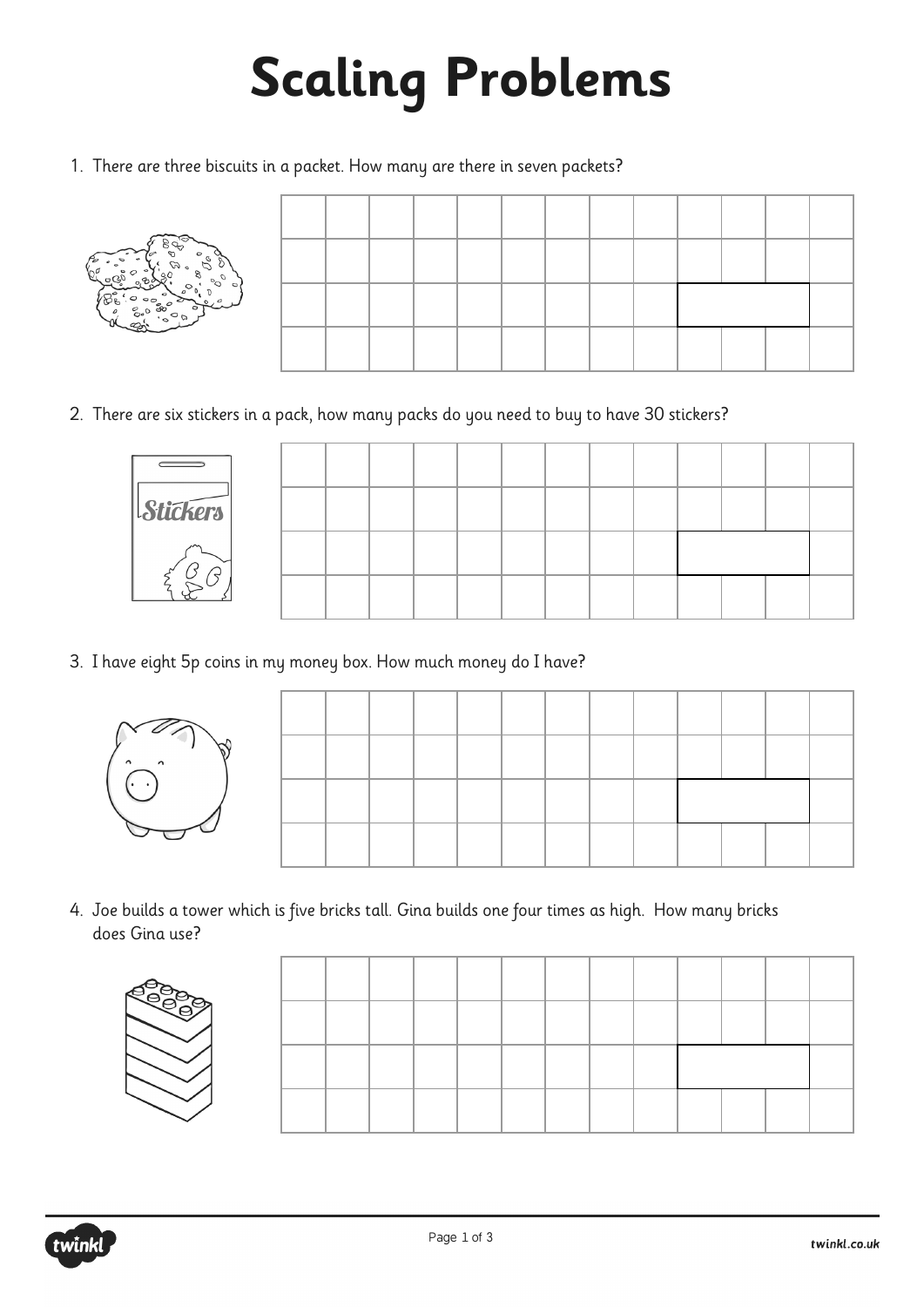5. There are six eggs in a box – how many boxes are needed to make 48 eggs?



6. Danyal has a 5p coin, a 2p coin and a 1p coin. Dylan has three times as much. How much does Dylan have?



7. Lisa has four cubes. Ned has double the number of cubes that Lisa has. Mina has double the number of cubes that Ned has. How many cubes does everyone have?

8. A lizard is four centimetres long. A snake is nine times as long. How long is the snake?

| itterig<br>÷<br>÷<br>٠<br>ε, |  |
|------------------------------|--|